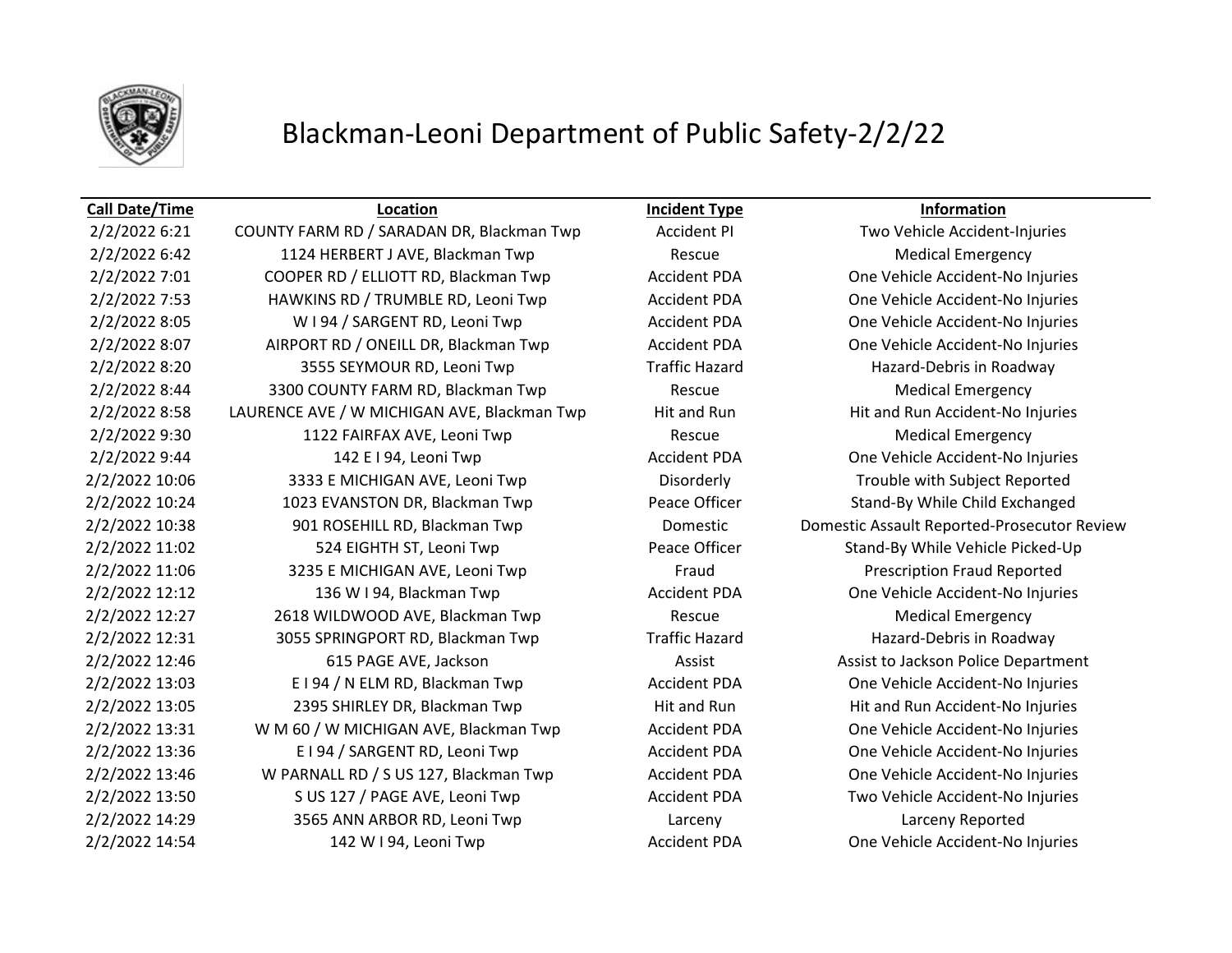

## Blackman-Leoni Department of Public Safety-2/2/22

### **Call Date/Time Location Incident Type Information**

2/2/2022 14:58 WI 94 / W M 60, Blackman Twp **Accident PDA** One Vehicle Accident-No Injuries 2/2/2022 14:59 GILLETTS LAKE RD / E MICHIGAN AVE, Leoni Twp Traffic Hazard Hazard Hazard-Tree in Roadway 2/2/2022 15:03 W I 94 / SARGENT RD, Leoni Twp Accident PDA One Vehicle Accident-No Injuries 2/2/2022 15:04 1064 WAYNE ST, Blackman Twp Rescue Medical Emergency 2/2/2022 15:21 E SOUTH ST / FLANSBURG RD, Leoni Twp Accident PDA Two Vehicle Accident-No Injuries 2/2/2022 15:25 143 W I 94, Leoni Twp Accident PDA One Vehicle Accident-No Injuries 2/2/2022 15:44 WALZ RD / BRILLS LAKE RD, Leoni Twp Traffic Hazard Hazard Hazard-Tree in Roadway 2/2/2022 15:46 AIRPORT RD / BOARDMAN RD, Blackman Twp Accident PI Two Vehicle Accident-No Injuries 2/2/2022 16:09 1039 EVANSTON DR, Blackman Twp Domestic Domestic Dispute-Verbal 2/2/2022 16:18 2123 LANSING AVE, Blackman Twp Accident PI Two Vehicle Accident-Injuries 2/2/2022 17:10 PAGE AVE / FIFTH ST, Leoni Twp Accident PDA Two Vehicle Accident-No Injuries 2/2/2022 17:12 2375 WINDEMERE DR, Blackman Twp **Assist Assist Assist to Child Protective Services** 2/2/2022 18:15 E I 94 / N ELM RD, Blackman Twp **Accident PDA** One Vehicle Accident-No Injuries 2/2/2022 18:20 E I 94 / COOPER RD, Blackman Twp Motorist Assist Motorist Assist-Vehicle Problems 2/2/2022 18:53 AIRPORT RD / BOARDMAN RD, Blackman Twp Motorist Assist Motorist Assist-Stuck in Snow 2/2/2022 19:15 2200 SEYMOUR RD, Blackman Twp Motorist Assist Motorist Assist-Stuck in Snow 2/2/2022 19:59 HUGGINS RD / 9TH ST, Leoni Twp Domestic Domestic Dispute-Verbal 2/2/2022 20:32 NORTH POINTE DR / SPRINGPORT RD, Blackman Twp Motorist Assist Motorist Assist-Stuck in Snow 2/2/2022 21:42 301 STEWARD AVE, Jackson **Fire** Fire **Assist to Jackson Fire Department** 2/2/2022 22:33 SPRINGPORT RD / AIRPORT RD, Blackman Twp Traffic Offense Equipment-Verbal Warning 2/2/2022 23:00 W MICHIGAN AVE / HENDERSHOT RD, Sandstone Twp Assist Assist Assist to Jackson County Sheriff's Department 2/2/2022 23:30 W MICHIGAN AVE / W MAIN ST, Blackman Twp Welfare Check Welfare Check on Subjects-Checked OK 2/2/2022 23:32 3507 WAYLAND DR, Blackman Twp **Alarm Alarm False Burglar Alarm** False Burglar Alarm 2/2/2022 23:44 1514 HIAWATHA BLVD, Leoni Twp Rescue Medical Emergency 2/2/2022 23:47 E MICHIGAN AVE / BALLARD RD, Leoni Twp Rescue Medical Emergency 2/2/2022 23:47 1512 TANBARK CIR, Blackman Twp Loud Music Loud Music Reported-Unable to Locate 2/2/2022 23:51 COOPER RD / E I 94, Blackman Twp Accident PDA One Vehicle Accident-No Injuries

2/2/2022 14:57 3600 LANSING AVE, Blackman Twp Larceny Larceny Reported-Medication Stolen